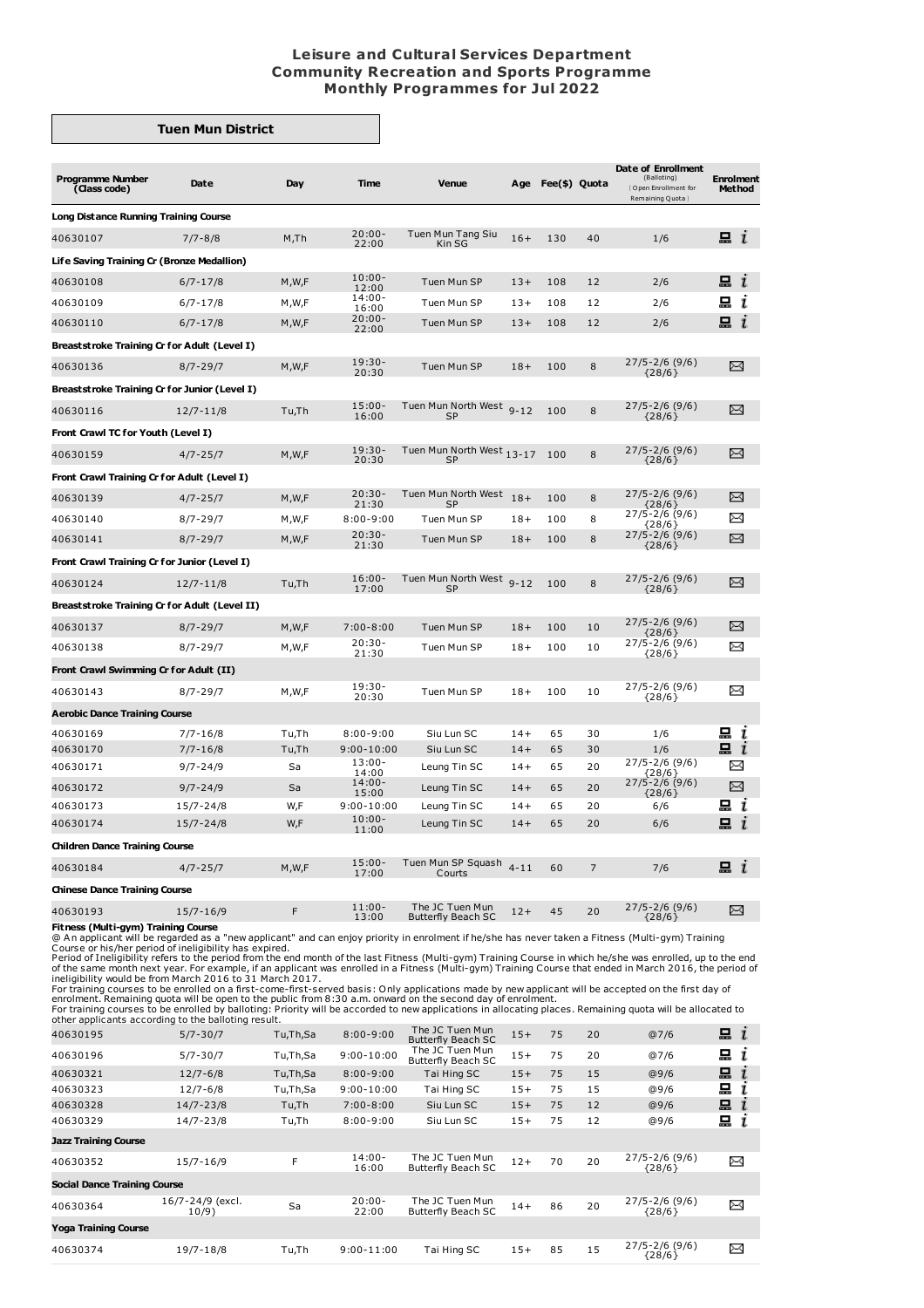| Briefing on Proper Ways to Use Fitness Equipment |                            |                             |                          |                                              |          |      |    |                                        |            |
|--------------------------------------------------|----------------------------|-----------------------------|--------------------------|----------------------------------------------|----------|------|----|----------------------------------------|------------|
| 40630376                                         | 3/7                        | Su                          | $13:00 -$<br>16:00       | Siu Lun SC                                   | $15+$    | Free | 12 | 27/5-2/6 (9/6)<br>${28/6}$             | ⊠          |
| 40630377                                         | 5/7                        | Tu                          | $19:00 -$<br>22:00       | The JC Tuen Mun<br><b>Butterfly Beach SC</b> | $15+$    | Free | 20 | 27/5-2/6 (9/6)<br>${28/6}$             | X          |
| 40630383                                         | 18/7                       | M                           | $19:00 -$<br>22:00       | The JC Tuen Mun<br><b>Butterfly Beach SC</b> | $15+$    | Free | 20 | 27/5-2/6 (9/6)<br>{28/6}               | ⊠          |
| 40630384                                         | 23/7                       | Sa                          | $17:00 -$<br>20:00       | Siu Lun SC                                   | $15+$    | Free | 12 | $27/5 - 2/6$ (9/6)<br>${28/6}$         | ⊠          |
| <b>Body-Mind Stretch Training Course</b>         |                            |                             |                          |                                              |          |      |    |                                        |            |
| 40630179                                         | $6/7 - 12/8$               | W,F                         | $19:00 -$<br>20:00       | The JC Tuen Mun<br><b>Butterfly Beach SC</b> | $15+$    | 85   | 20 | 6/6                                    | 묘 $i$      |
| 40630180                                         | $6/7 - 12/8$               | W,F                         | 20:00-<br>21:00          | The JC Tuen Mun<br><b>Butterfly Beach SC</b> | $15+$    | 85   | 20 | 6/6                                    | <b>显 し</b> |
| 40630181                                         | 25/7-17/10 (excl.<br>12/9) | M                           | 20:00-<br>21:00          | Siu Lun SC                                   | $15+$    | 85   | 24 | $27/5 - 2/6$ (9/6)<br>${28/6}$         | X          |
| 40630182                                         | 25/7-17/10 (excl.<br>12/9) | М                           | $21:00 -$<br>22:00       | Siu Lun SC                                   | $15+$    | 85   | 24 | 27/5-2/6 (9/6)<br>${28/6}$             | X          |
| <b>Badminton Training Course for Adult</b>       |                            |                             |                          |                                              |          |      |    |                                        |            |
| 40630388                                         | $8/7 - 10/8$               | W,F                         | $14:00 -$<br>16:00       | Leung Tin SC                                 | $18+$    | 118  | 16 | 27/5-2/6 (9/6)<br>${28/6}$             | ⊠          |
| 40630390                                         | $13/7 - 12/8$              | W,F                         | 14:00-<br>16:00          | Tai Hing SC                                  | $18 +$   | 118  | 16 | $27/5 - 2/6$ (9/6)<br>${28/6}$         | X          |
| Parent-child (Aged 7-17) Badminton TC            |                            |                             |                          |                                              |          |      |    |                                        |            |
| 40630412                                         | $8/7 - 12/8$               | F                           | $18:00 -$<br>20:00       | Siu Lun SC                                   | $7+$     | 73   | 16 | $27/5 - 2/6$ (9/6)<br>${28/6}$         | X          |
| <b>Fencing Fun Day</b>                           |                            |                             |                          |                                              |          |      |    |                                        |            |
| 40630455                                         | 3/7                        | Su                          | $14:00 -$<br>17:00       | Siu Lun SC                                   | $8+$     | Free | 20 | 27/5-2/6 (9/6)<br>${28/6}$             | X          |
| <b>Lawn Bowls Training Course</b>                |                            |                             |                          |                                              |          |      |    |                                        |            |
| 40630419                                         | $4/7 - 28/7$               | M,Th                        | $20:00 -$<br>22:00       | Wu Shan Bowling<br>Green                     | $8+$     | 54   | 8  | 27/5-2/6 (9/6)<br>${28/6}$             | X          |
| <b>Lawn Bowls Training Course for Adult</b>      |                            |                             |                          |                                              |          |      |    |                                        |            |
| 40630416                                         | $6/7 - 24/8$               | W                           | $20:00 -$<br>22:00       | Wu Shan Bowling<br>Green                     | $20 +$   | 54   | 8  | 27/5-2/6 (9/6)<br>${28/6}$             | ⊠          |
| <b>Squash Training Course</b>                    |                            |                             |                          |                                              |          |      |    |                                        |            |
| 40630428                                         | $5/7 - 28/7$               | Tu,Th                       | 19:30-<br>21:30          | Tuen Mun SP Squash<br>Courts                 | $7+$     | 160  | 8  | 8/6                                    | 묘 $i$      |
| <b>Squash Training Course for Youth</b>          |                            |                             |                          |                                              |          |      |    |                                        |            |
| 40630423                                         | $4/7 - 28/7$               | M,Th                        | $18:30 -$<br>20:30       | Tai Hing SC                                  | $7 - 17$ | 160  | 8  | $27/5 - 2/6$ (9/6)<br>${28/6}$         | X          |
| Table-tennis Training Course for Children        |                            |                             |                          |                                              |          |      |    |                                        |            |
| 40630436                                         | $15/7 - 17/8$              | W,F                         | $10:00 -$<br>12:00       | Tuen Mun SP Squash<br>Courts                 | $6 - 13$ | 86   | 8  | 27/5-2/6 (9/6)<br>${28/6}$             | ⊠          |
| <b>Tennis Training Course for Adult</b>          |                            |                             |                          |                                              |          |      |    |                                        |            |
| 40630442                                         | $7/7 - 8/8$                | M,Th                        | $19:00 -$                | Tuen Mun Tang Siu                            | $18+$    | 170  | 12 | 27/5-2/6 (9/6)                         | X          |
| 40630444                                         | $7/7 - 8/8$                | M,Th                        | 21:00<br>20:00-<br>22:00 | Kin SG(TC)<br>Tsing Sin PG                   | $18+$    | 170  | 12 | ${28/6}$<br>27/5-2/6 (9/6)<br>${28/6}$ | ⊠          |
| 40630445                                         | $8/7 - 10/8$               | W,F                         | $20:00 -$<br>22:00       | Tuen Mun Tang Siu<br>Kin SG(TC)              | $18+$    | 170  | 12 | 27/5-2/6 (9/6)<br>${28/6}$             | X          |
| 40630448                                         | 10/7-18/9 (excl.<br>11/9)  | Su                          | $10:00 -$<br>12:00       | Tsing Sin PG                                 | $18+$    | 170  | 12 | 27/5-2/6 (9/6)<br>${28/6}$             | X          |
| Soccer Training Course for Children              |                            |                             |                          |                                              |          |      |    |                                        |            |
| 40630472                                         | $16/7 - 18/8$              | Th,Sa                       | $9:00 - 11:00$           | <b>Tsing Wah Soccer</b><br>Pitch             | $6 - 13$ | 60   | 24 | 8/6                                    | <b>ո</b> ւ |
| <b>Community Garden Programme</b>                |                            |                             |                          |                                              |          |      |    |                                        |            |
| 40630693                                         | 3/7-13/11 (excl.           | M,Tu,W,Th,F,Sa,Su8:00-18:00 |                          | Tsing Tin PG                                 | $12+$    | 400  | 48 | 27/5-2/6 (9/6)                         | ⊠          |
| 40630694                                         | 11/9)<br>$2/7 - 12/11$     | M,Tu,W,Th,F,Sa,Su8:00-18:00 |                          | Tuen Fu RD.<br>Community Garden              | $12 +$   | 400  | 38 | ${28/6}$<br>27/5-2/6 (9/6)<br>${28/6}$ | X          |
|                                                  |                            |                             |                          |                                              |          |      |    |                                        |            |
| Activities for                                   |                            |                             |                          |                                              |          |      |    |                                        |            |

| <b>Activities for</b><br><b>Persons with</b><br><b>Disabilities</b><br><b>Programme Number</b><br>(Class code)<br>(free of charge) | Date | Dav | Time | <b>Venue</b> | <b>Age Quota</b> | Date of<br><b>Enrollment</b><br>(Balloting)<br>Open Enrollment for<br>Remaining Quota | Enrolment<br>Method |
|------------------------------------------------------------------------------------------------------------------------------------|------|-----|------|--------------|------------------|---------------------------------------------------------------------------------------|---------------------|
|------------------------------------------------------------------------------------------------------------------------------------|------|-----|------|--------------|------------------|---------------------------------------------------------------------------------------|---------------------|

**To enrol in recreation and sports programmes designated for persons with disabilities (Please refer to the enrolment methods in the Notes on Enrolment)**

Each participant may be accompanied by ONE carer for free. The arrangements for accompanying carers are as follows: In view of the latest situation of COVID-19, to better control the number of participants, accompanying carers who wish to participate with persons with disabilities (PWDs) in any recreation and sports programmes designated for PWDs are required to enrol in the programmes. This will remain until further notice.

| Modern Dance Training Programme for Persons with Intellectual Disability                                              |               |                  |               |                           |       |                                                                                         |                                   |
|-----------------------------------------------------------------------------------------------------------------------|---------------|------------------|---------------|---------------------------|-------|-----------------------------------------------------------------------------------------|-----------------------------------|
| 40629094                                                                                                              | $11/7 - 11/8$ | M.Th 16:00-18:00 |               | Siu Lun SC<br>$7+$        | 12    | 25/5                                                                                    | i                                 |
| <b>Activities for Elderly</b><br><b>Programme Number</b><br>(Class code)<br>(For aged 60 or above, free of<br>charge) | <b>Date</b>   | Day              | Time          | <b>Venue</b>              | Quota | Date of<br><b>Enrollment</b><br>(Balloting)<br>Open Enrollment for<br>Remaining Quota } | <b>Enrolment</b><br><b>Method</b> |
| <b>Swimming Training Cr for Elderly (Level I)</b>                                                                     |               |                  |               |                           |       |                                                                                         |                                   |
| 40630488                                                                                                              | $8/7 - 29/7$  | M.W.F            | $7:00 - 8:00$ | Tuen Mun SP               | 8     | $27/5 - 2/6$ (9/6)<br>${28/6}$                                                          | χ                                 |
| 40630489                                                                                                              | $12/7 - 11/8$ | Tu.Th            | $7:00 - 8:00$ | Tuen Mun North<br>West SP | 8     | $27/5 - 2/6$ (9/6)<br>${28/6}$                                                          | χ                                 |
| <b>Swimming Training Cr for Elderly (Level II)</b>                                                                    |               |                  |               |                           |       |                                                                                         |                                   |